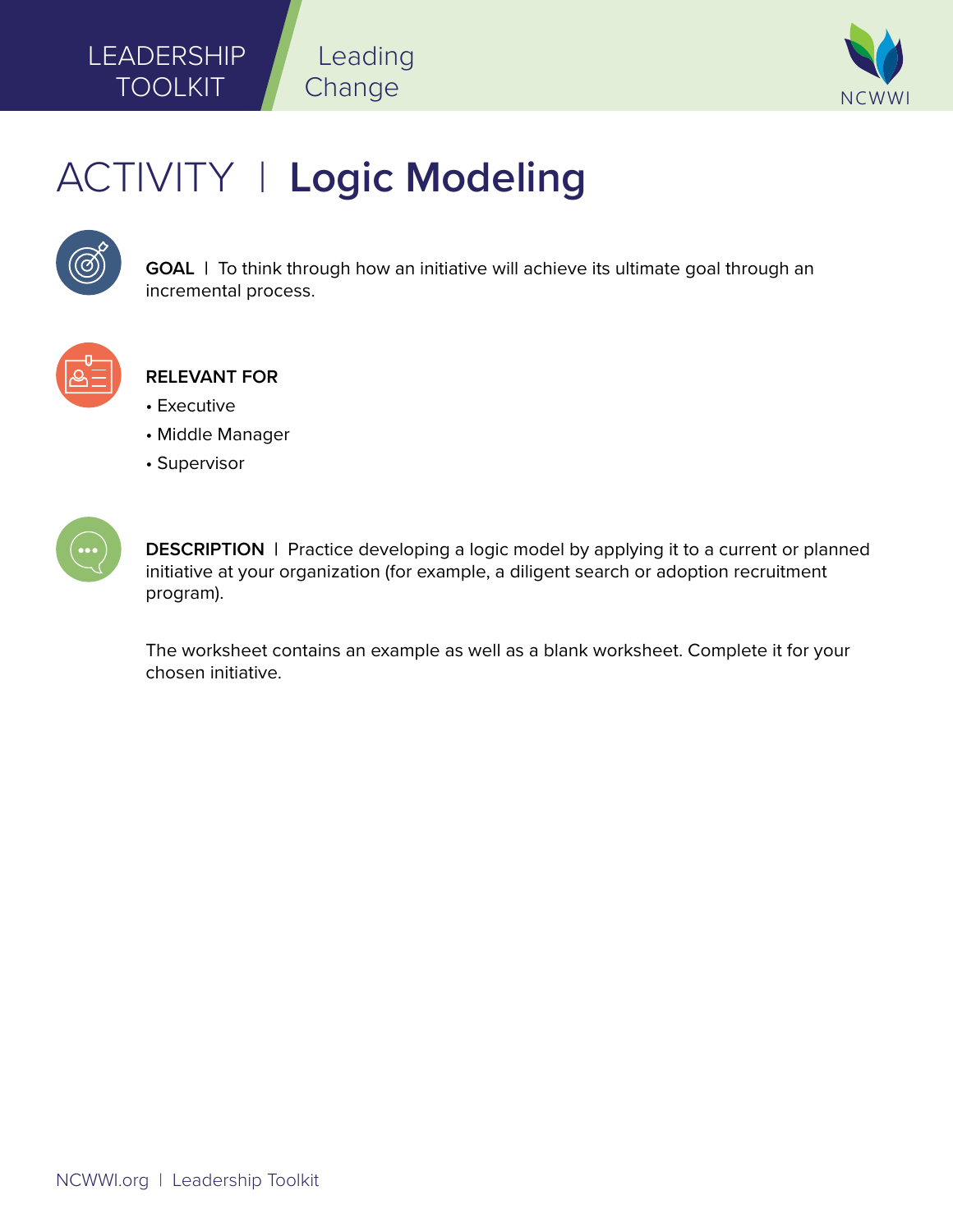

## Title: CHILD WELFARE COMMUNITY COLLABORATIVE

Vision Statement: "Fairness and Justice are the Hallmarks of Our Work"

# **INPUTS**

- •Summit Agency
- •School District
- •Families

 $\Rightarrow$   $\Box$ 

- • Service Providers (domestic violence, mental health, substance abuse)
- •Housing Authority
- •**Courts**
- •Tribes
- •**Hospitals**
- •CASA
- •University Partner
- • Political Partner (i.e., County Commissioner's Office or Mayor's Office)
- Data from Community assessment examining family and community engagement and agency disproportionality data

#### **ACTIONS**

- • Convene Child Welfare Community Collaborative Workgroup
- • Research and explore new ways of working together to breakdown agency silos
- • Research and deliver Implicit Bias, Diversity and Inclusion training that addresses personal and organizational levels
- • Develop MOU's and protocols for improving family. involvement through cross-agency case collaboration
- • Conduct training for agency staff on new MOU's and protocols
- • Review and revise agency policies and procedures to minimize impact of implicit bias

# **OUTPUTS**

- • MOU's and protocol for improving family involvement
- • New MOU's and protocols training delivered to all agency staff
- • Revised policies and procedures
- • Implicit bias training delivered to all agency staff

## **PRECONDITIONS**

- • Active participation and attendance of staff in monthly Community Collaborative meetings
- • Increased awareness of implicit bias of staff who attended training
- • Increased percentage of cases with cross-agency case collaborations
- • Consistent adherence tonew policies and procedures to minimize implicit bias

## **OUTCOMES**

- Increased family involvement with case planning and service delivery
- Decreased disproportionality of children of color and Native children at all stages of service delivery (substantiation, investigations, out-of-home placement, reunification, case closure)
- Decreased recidivism of families referred to the Summit Agency

## **IMPACT**

Child welfare involvement and outcomes are not determined by socio-economic status, geographical location, or race

NCWWI.org | Leadership Toolkit